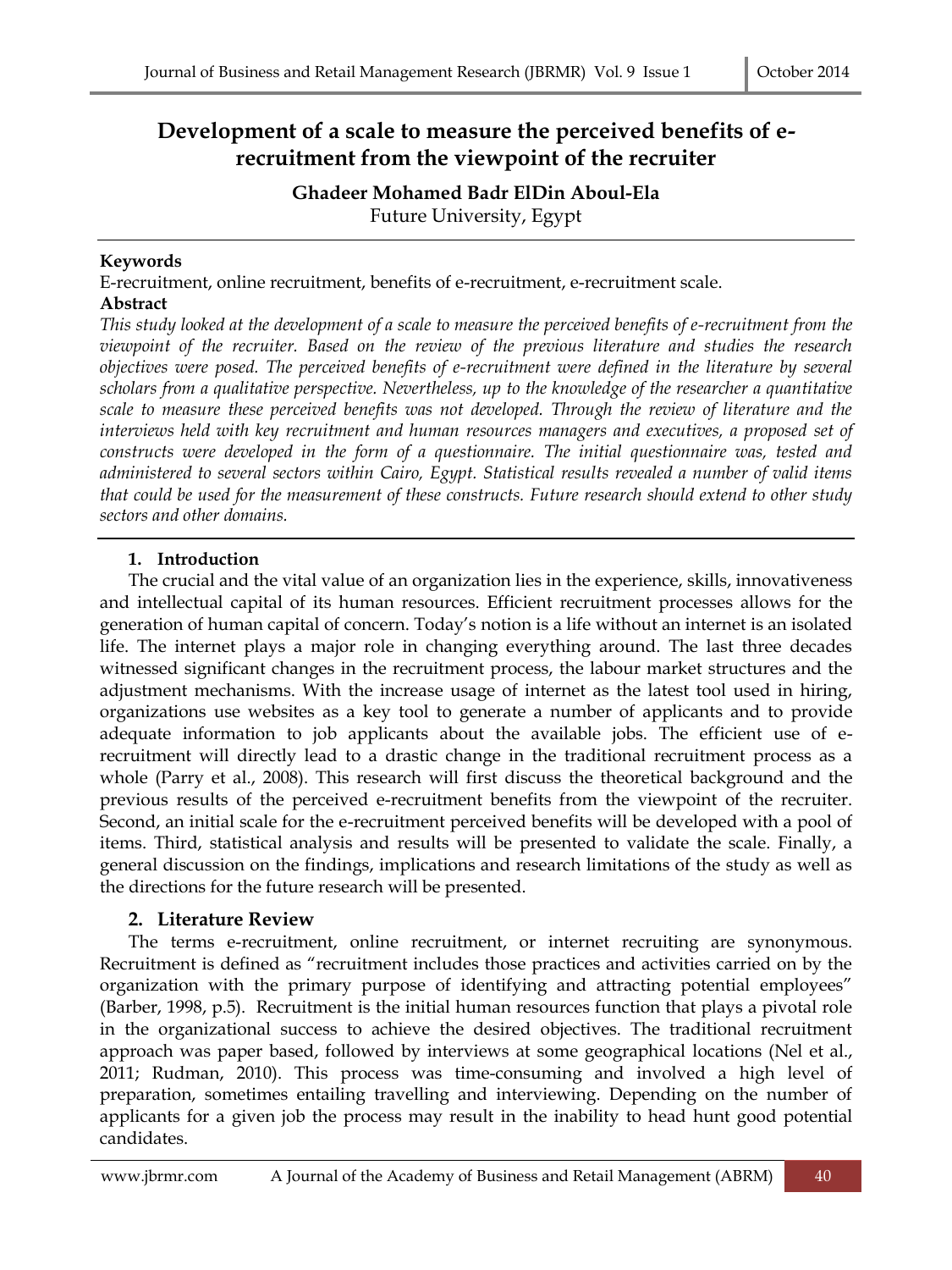E-recruitment refers to the practices of advertising companies' vacancies online (Galanaki, 2002), it's one of the well-recognized worldwide trends of the human resources functions.(Darrag et al., 2010) identified e-recruitment as a linking pin between the potential candidates and the vacant positions in an organization. The researcher defines e-recruitment as the process of utilizing technology through the usage of various electronic means to perform all the traditional recruitment functions efficiently and effectively. Rudman (2010) views erecruitment as the selection of potential candidates applying for a job through the usage of internet. Using this method the applicant is likely to send the CV electronically to the advertisers' website. This will allow the recruiter to screen among all the CVs received and to filter out using technology filters and buffers, the suitable candidates for selection (Finn, 2000).

The virtual recruiting environment will vary in the level of sophistication depending on the level of technology used and the scope of activities it covers. E-recruitment can be divided into two main categories: a) corporate website used for recruitment and b) commercial job boards where job advertisements are posted (Parry, et al., 2009). The choice of any of these methods to adopt relies on the organizations' size, needs, and recruitment budget. E-recruitment can play a drastic role in the fierce competition whereby the ability to attract the appropriate employees becomes pivotal to the organizations' success. Harris (2004) makes a clear distinction between we-find-you approaches and you-find-us approaches. We- find- you approaches refer to the methods whereby the recruiter searches for applicants while you – find us approaches refer to methods whereby the potential applicant searches for the organization (Harris, 2004). We-findyou approaches include: searching through resumes on a job board, web-event recruitment, relationship recruiting, using the service of aggregator sites and is also known as e-recruiting (Lievens et al, 2003). Examples of you- find – us approaches: participation in online job fairs, and posting CVs on organizational websites.

Much of the existing literature on the e-recruitment is quite general. While several studies have provided a highlight on the advantages of e-recruitment, no measurement tool or scale was developed up to the knowledge of the researcher to measure these perceived benefits from the viewpoint of the recruiter. Several studies focused on the effectiveness of the internet in the erecruitment process compared to the traditional recruitment methods highlighting the advantages and the disadvantages of using the e-recruitment (Feldman et al., 2002). Scholars explained how to improve the effectiveness of e-recruitment, treating both the applicants and the organizations as homogenous groups (Fister, 2001; Peters, 2001; Snell, 2001).

Through the review of the previous literature on the e-recruitment perceived benefits, the researcher concluded the following named benefits: shorter recruiting cycle time (Kim et.al,2009), ability to attract passive job seekers (McDougall, 2001), e-recruitment provides global coverage at a constant basis (Mohamed,2002; McDougall, 2001;Baille, 1996;), opportunity to address specific labour market niches (Greengard et al., 1998), ability to reach a wider scope of applicants (Kim et.al.,2009), gives the organization a more up to date image (Williams et al., 1997), better quality of response (Pin et al., 2001), low costs (Dhamija, 2012;Williams et al., 1997), increases the chances to find the right candidates (Galanaki, 2002), facilitates geographical spread (CIPD, 2005;Mohamed et al., 2002; McDougall, 2001), quicker turnaround time/cost savings (Galanaki, 2002; Pin et al., 2001; Zusman et al., 2000), higher quality of applicants (Bartram, 2005; Breaugh et al., 2003; Epstein et al., 2003), provides a better opportunity for smaller companies (Pin et al., 2001), and shift from manual screening to the usage of automated human resources management practices (Bingham et al., 2002, Pin et al., 2001).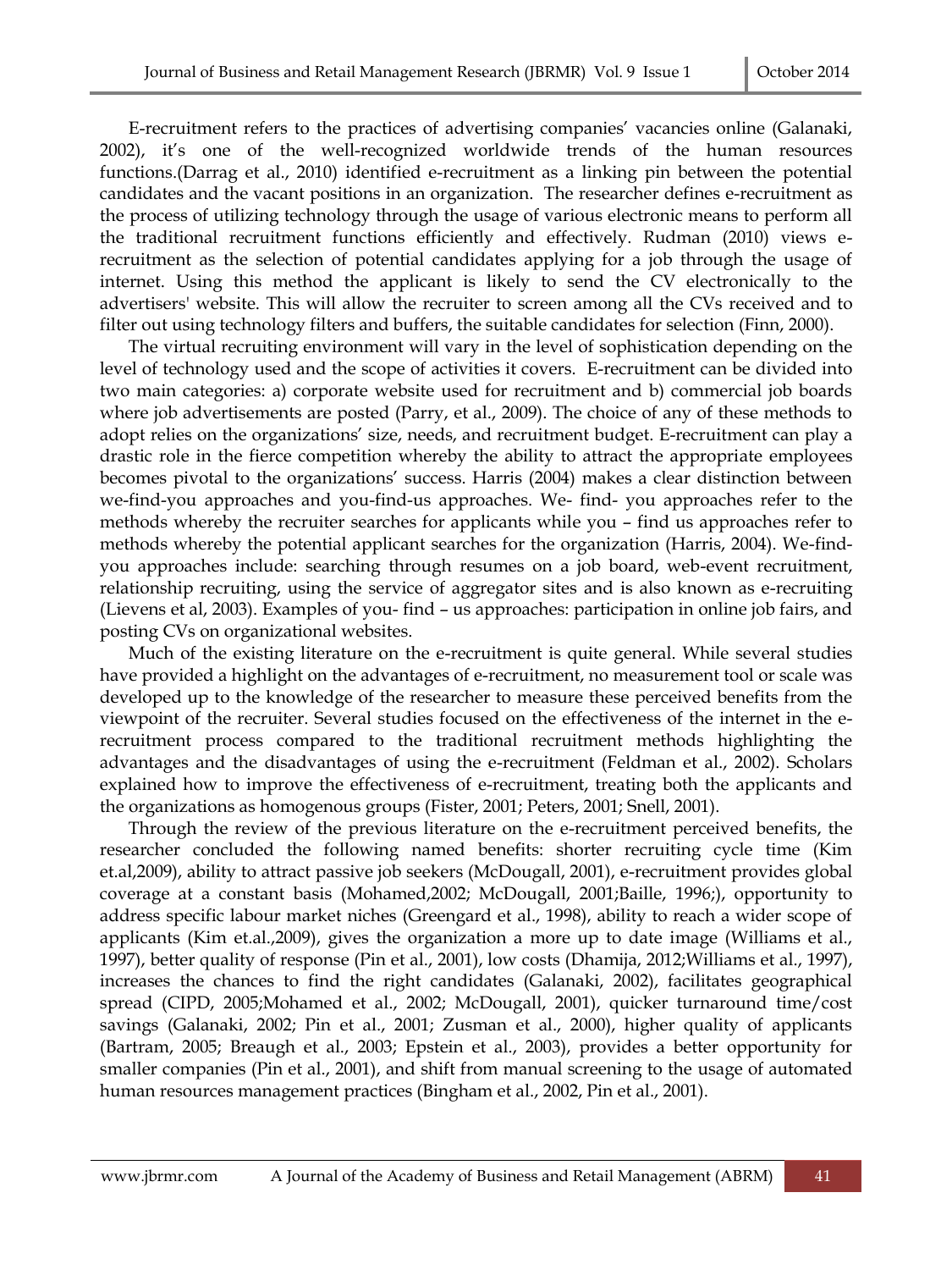## **3. Research Objectives**

The present study attempts to propose a scale to measure the perceived benefits of e-recruitment from the viewpoint of the organization (recruiter). The research objectives are:

- 1. Review and summarize the previously proposed benefits from the previously documented literature
- 2. Develop and purify a scale to measure the perceived benefits of e-recruitment process from the viewpoint of the organization (recruiter)
- 3. Validate the scale of the perceived benefits

# **4. Research Methodology**

# **a) Step1: Item Generation**

The primary concern was to propose a list of items that will be used for the initial scale. The content validity was of a key concern (Schriesheim et al. 1993). The inductive approach was used to generate the list of proposed items through the review of the previous literature. This approach was used because according to the knowledge of the researcher there is little theory involved at the outset as one attempt to identify constructs and generate measures from individual responses. Bulter (1991) approach was followed; this entailed utilizing the inductive approach for the generation of items of the perceived benefits of e-recruitment. Semi-structured interviews with a number of 30 human resources managers and 10 recruitment supervisors from various industrial and services –oriented sectors were conducted. Participants were asked to list the benefits of e-recruitment that they perceived based on their experiences and interaction. The results were refined and used for the generation of the items. Common interview responses were summarized as: low costs, less time, ability to reach applicants from various countries, better quality of applicants, and sound image for the organization.

#### **b) Step2: Scale Development**

Questionnaires are the common method adopted to collect data in the field of research (Stone, 1978). At this stage, the researcher has identified a potential set of 40 items for the construct under consideration. Next, the researcher wanted to examine how well these items were appropriate to confirm the expectations about the proper structure of the measure. The 40 items were proposed to three human resources professors at Cairo University who contributed to the modification of 10 items from an expert background. The questionnaire was refined and modified for distribution. The sample chosen was several product-based and services-based organizations that used e-recruitment. The recruitment teams and the human resources managers, executives and supervisors were invited to fill in the questionnaires. The questionnaires were distributed and collected through the emails and were accompanied by a small video that explained to the participants the purpose of the questionnaires. A specialized organization in the field of research was contacted by the researcher to increase the ability to reach the largest possible number of participants. A sample of 130 organizations was targeted with a total number of 2000 questionnaires distributed to these organizations. A total of 1600 questionnaires were collected back valid and complete, with a response rate of 80%. The timeframe was a period of 4 months to collect the questionnaires. In developing the scale the following were considered.

a) A choice of a representative sample of the population. The sample included: industrial organizations (35%), services organizations (20%), educational organizations (15%), governmental organizations (15%), and healthcare organizations (15%).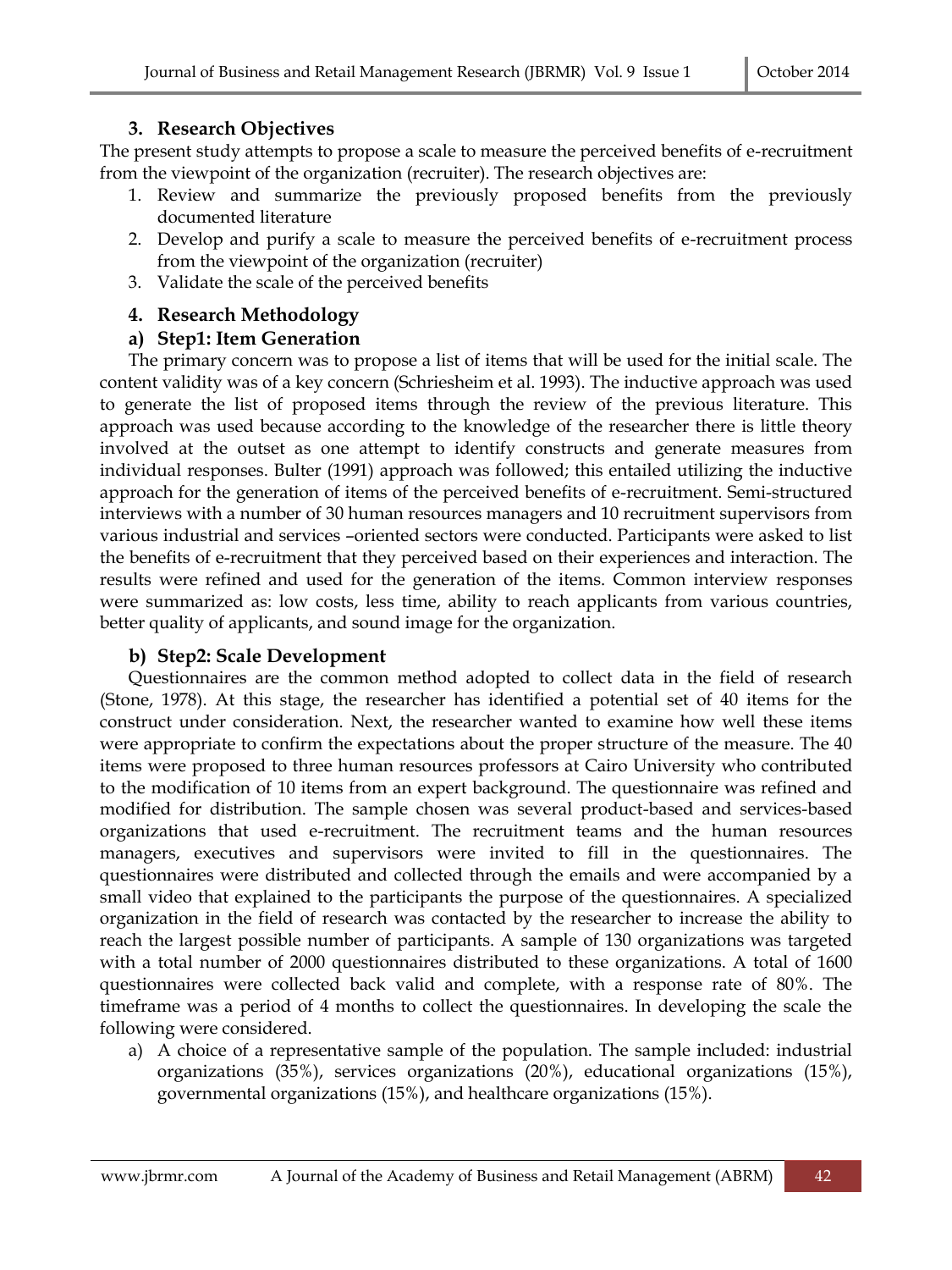- b) Reverse scored items have been avoided as they have shown to reduce the validity of the questionnaire responses (Schriesheim et al., 1981) and may introduce systematic error to a scale (Jackson et al,, 1993).
- c) The construction of the scale is based in the usage of several items to measure the identified dimensions of the perceived e-recruitment benefits.
- d) Short statements have been used
- e) Likert-type scales rating with 5 options ranging from strongly disagree to strongly agree have been used.

# **c) Initial Questionnaire**

Through the review of literature and the results of the interviews conducted with the human resources managers and recruitment supervisors the researcher was able to group the perceived e-recruitment benefits under the umbrella of five main dimensions namely; saves time, geographical outreach, saves efforts, improved quality of applicants and sound organizational image. The researcher proposed eight items to measure each of these constructs. The items were not listed in order to avoid any level of biasness that may be present. The initial questionnaire is present in table (1), whereby:

- Saves time construct was measured by items numbered:1,6,11,17,23,25,31,36
- Geographical outreach construct was measured by items numbered: 2,8,12,18,26,29,33,37
- Saves efforts construct was measured by items numbered: 3,9,14,19,22,28,35,38
- Improved quality of applicants construct was measured by items numbered: 4,7,15,20,24,27,31,39
- Sound organizational image construct was measured by items numbered: 5,10,13,16,21,30,34,40

#### **Table (1): E-recruitment perceived benefits initial proposed questionnaire**

| #              | <b>Item</b>                                                                                         |
|----------------|-----------------------------------------------------------------------------------------------------|
| 1              | E-recruitment saves a lot of time to our company                                                    |
| $\overline{2}$ | The company's' recruitment efforts reach lots of applicants through e-recruitment                   |
| 3              | E-recruitment helps our company to save lots of efforts through the utilization of technology       |
| 4              | E-recruitment provides better quality of applicants                                                 |
| 5              | E-recruitment helps the company to gain an improved organizational image                            |
| 6              | E-recruitment reduces the time taken for recruitment by our company                                 |
| 7              | E-recruitment can save the organization the costs of attracting unqualified applicants              |
| 8              | The company can reach several geographical locations through e-recruitment                          |
| 9              | E-recruitment reduces the level of human efforts engaged in the recruitment process                 |
| 10             | E-recruitment helps to create a sound image for the organization                                    |
|                | The time taken for e-recruitment process is less than that is allocated for traditional recruitment |
| 11             | methods                                                                                             |
| 12             | It's easier to get the required expertise from different countries through e-recruitment            |
|                | Companies adopting e-recruitment enjoy better organizational image as this reflects their up-to-    |
| 13             | date upfront                                                                                        |
| 14             | Using e-recruitment consumes less efforts as technology makes things easier                         |
|                | E-recruitment allows the company to filter the qualified applicants through the adoption of         |
| 15             | technology buffers                                                                                  |
| 16             | E-recruitment is used to create a better organizational image                                       |
| 17             | E-recruitment method is associated with the concept of time efficiency                              |
| 18             | E-recruitment is the simplest method to reach several locations worldwide                           |
| 19             | Using e-recruitment, will lead to a reduction in human efforts                                      |
| 20             | E-recruitment attracts more qualified applicants                                                    |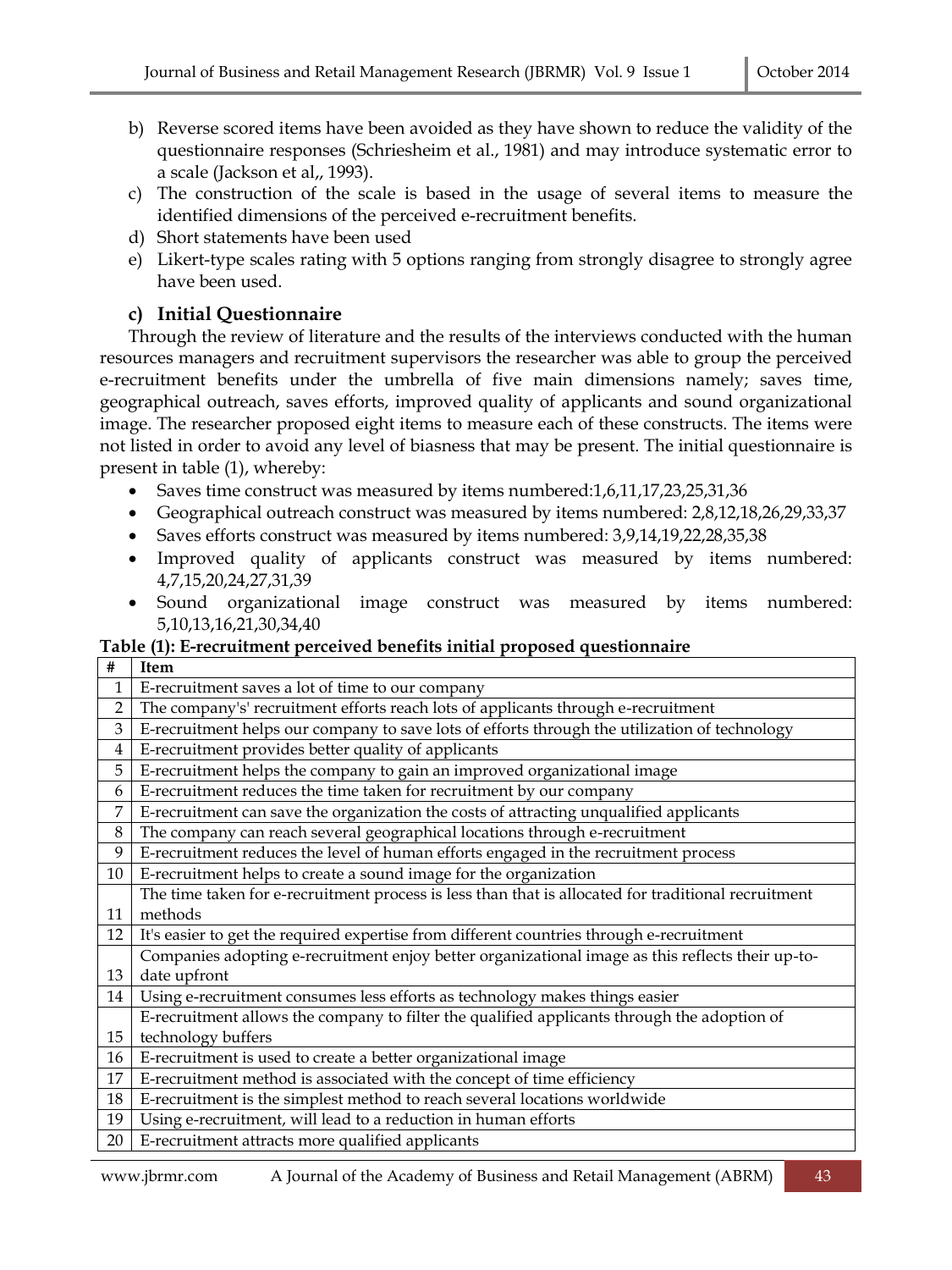| 21 | Companies adopting e-recruitment enjoy an improved organizational image                              |
|----|------------------------------------------------------------------------------------------------------|
| 22 | E-recruitment saves lots of efforts that are further utilized by the organization towards efficiency |
| 23 | Our Company saves a lot of time when using e-recruitment                                             |
| 24 | E-recruitment reduces the chances of attracting unqualified applicants                               |
| 25 | E - recruitment reduces the time taken for analyzing the data collected from applicants              |
| 26 | E-recruitment helps the organization to find worldwide recruitment sources                           |
| 27 | E-recruitment helps in attracting more skilled applicants                                            |
| 28 | E-recruitment is a fast and an easy way to save human efforts                                        |
| 29 | E-recruitment allows a more diversity of applicants from various geographical locations to apply     |
| 30 | E-recruitment is a supporting tool that improves organizational image                                |
| 31 | E-recruitment consumes less time                                                                     |
| 32 | E-recruitment increases the opportunity of attracting competent applicants                           |
| 33 | E-recruitment allows us to reach the world easily                                                    |
| 34 | Companies who work with e-recruitment will enjoy a vast growth in their organizational image         |
| 35 | E-recruitment saves human efforts which reflects on organizational efficiency                        |
| 36 | E-recruitment saves time regarding matching applicants with the available vacancies                  |
| 37 | E-recruitment is an efficient way to get access to applicants from various countries                 |
| 38 | E-recruitment is a perfect tool to minimize human efforts                                            |
| 39 | E-recruitment can reduce the chances of attracting unqualified applicants                            |
|    | E-recruitment reduces the barrier of attracting unqualified applicants through improved              |
| 40 | organizational image                                                                                 |

#### **d) Step2: Scale Evaluation**

The objective of the previous stages in the scale development process was to create the measures that demonstrate validity and reliability. Factor analysis, internal consistency, and reliability would provide evidence for the construct validity (Cronbach et al., 1955). Spearman-Brown prophecy formulas have been used to reduce the number of items as they have been proven to be efficient without affecting reliability. The following section will present the statistical analysis and results for the proposed initial scale items.

#### **5. Statistical Analysis and Results**

**a) Descriptive Statistics:** The questionnaires distributed included items related to the demographic statistics. The gathered data included: gender, management level, marital status, and education level. A summary of the demographic characteristics is presented in the following table

| Demographic Characteristics |           | Percentage $(\%)$ |  |  |
|-----------------------------|-----------|-------------------|--|--|
| Gender                      | Frequency |                   |  |  |
| Male                        | 761       | 47.6              |  |  |
| Female                      | 839       | 52.4              |  |  |
|                             |           |                   |  |  |
| <b>Management Level</b>     | Frequency | Percentage $(\%)$ |  |  |
| Non - Managerial            | 966       | 60.3              |  |  |
| Middle - Management         | 609       | 38.1              |  |  |
| Top - Management            | 25        | 1.6               |  |  |
|                             |           |                   |  |  |
| <b>Marital Status</b>       | Frequency | Percentage $(\%)$ |  |  |
| Single                      | 650       | 40.6              |  |  |
| Married                     | 907       | 56.7              |  |  |

**Table (2): The demographic characteristics of the research study**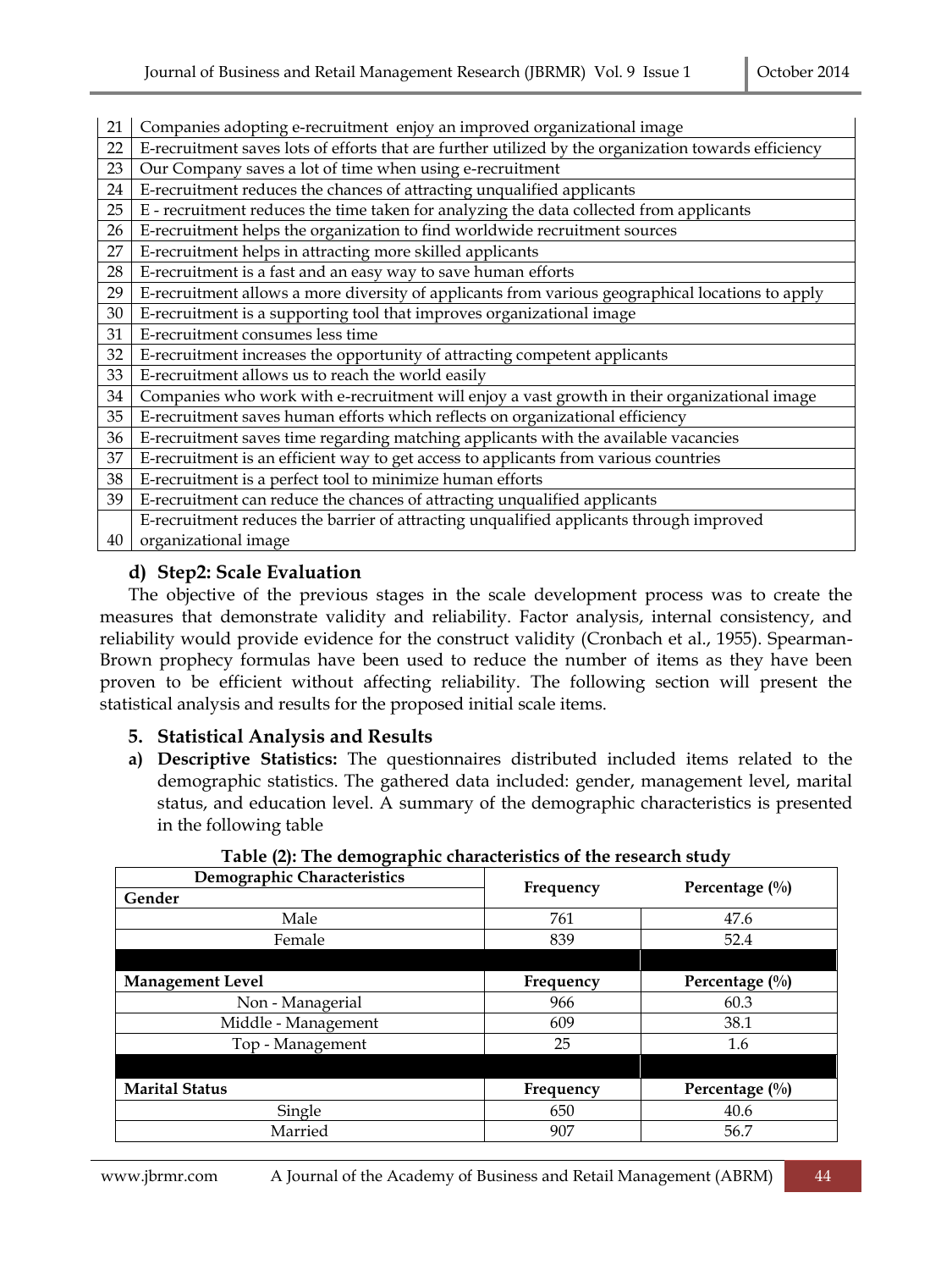| Divorced                 | 39        | 2.4               |
|--------------------------|-----------|-------------------|
| Widow                    |           |                   |
|                          |           |                   |
|                          |           |                   |
| <b>Educational Level</b> | Frequency | Percentage $(\%)$ |
| University Graduate      | 1550      | 96.9              |

#### **b) Reliability and Validity Results**

For the purpose of the research study the following statistical tools were used:

- 1. **Factor analysis** is a statistical tool used to describe variability among observed, correlated variables in terms of a potentially lower number of unobserved variables. It is commonly used in social and behavioural sciences. The standardized pattern of factor loading coefficient which is used within the analysis of this research study is 60%.
- 2. **Inter-consistency coefficient** is a statistical tool used to measure the degree of consistency among the various items.
- 3. **Cronbach's Alpha** is commonly used as an estimate of the reliability.
- 4. **Spearman–Brown correlation coefficient** measure of statistical dependence between two variables. It reflects the degree of homogeneity among variables.

#### **Table (3): Shows the results of the Factor Analysis based on Varimax Rotation**

|                |                                                                         | Factor 1 |          | Factor 2 |          |
|----------------|-------------------------------------------------------------------------|----------|----------|----------|----------|
| #              | Item                                                                    | 1        | 2        | 1        | 2        |
| 1              | E-recruitment saves a lot of time to our company                        | 0.603    | $0.774*$ | 0.478    |          |
|                | The company's' recruitment efforts reach lots of applicants through     |          |          |          |          |
| $\overline{2}$ | e-recruitment                                                           | 0.629    | $0.808*$ | 0.492    |          |
|                | E-recruitment helps our company to save lots of efforts through the     |          |          |          |          |
| 3              | utilization of technology                                               | 0.508    |          | 0.619    | $0.815*$ |
| $\overline{4}$ | E-recruitment provides better quality of applicants                     | 0.439    |          | 0.640    | $0.787*$ |
|                | E-recruitment helps the company to gain an improved                     |          |          |          |          |
| 5              | organizational image (X)                                                | 0.446    |          | 0.559    |          |
|                | E-recruitment reduces the time taken for recruitment by our             |          |          |          |          |
| 6              | company $(X)$                                                           | 0.514    |          | 0.470    |          |
|                | E-recruitment can save the organization the costs of attracting         |          |          |          |          |
| 7              | unqualified applicants                                                  | 0.671    | $0.766*$ | 0.335    |          |
|                | The company can reach several geographical locations through e-         |          |          |          |          |
| 8              | recruitment                                                             | 0.627    | $0.756*$ | 0.389    |          |
|                | E-recruitment reduces the level of human efforts engaged in the         |          |          |          |          |
| 9              | recruitment process $(X)$                                               | 0.576    |          | 0.472    |          |
| 10             | E-recruitment helps to create a sound image for the organization        | 0.422    |          | 0.637    | $0.768*$ |
|                | The time taken for e-recruitment process is less than that is allocated |          |          |          |          |
| 11             | for traditional recruitment methods                                     | 0.363    |          | 0.674    | $0.767*$ |
|                | It's easier to get the required expertise from different countries      |          |          |          |          |
| 12             | through e-recruitment                                                   | 0.422    |          | 0.608    | $0.746*$ |
|                | Companies adopting e-recruitment enjoy better organizational image      |          |          |          |          |
| 13             | as this reflects their up-to-date upfront $(X)$                         | 0.574    |          | 0.461    |          |
|                | Using e-recruitment consumes less efforts as technology makes           |          |          |          |          |
| 14             | things easier                                                           | 0.653    | $0.747*$ | 0.338    |          |
|                | E-recruitment allows the company to filter the qualified applicants     |          |          |          |          |
| 15             | through the adoption of technology buffers                              | 0.691    | $0.774*$ | 0.329    |          |
| 16             | E-recruitment is used to create a better organizational image $(X)$     | 0.587    |          | 0.438    |          |
| 17             | E-recruitment method is associated with the concept of time             | 0.449    |          | 0.609    | $0.759*$ |

www.jbrmr.com A Journal of the Academy of Business and Retail Management (ABRM) 45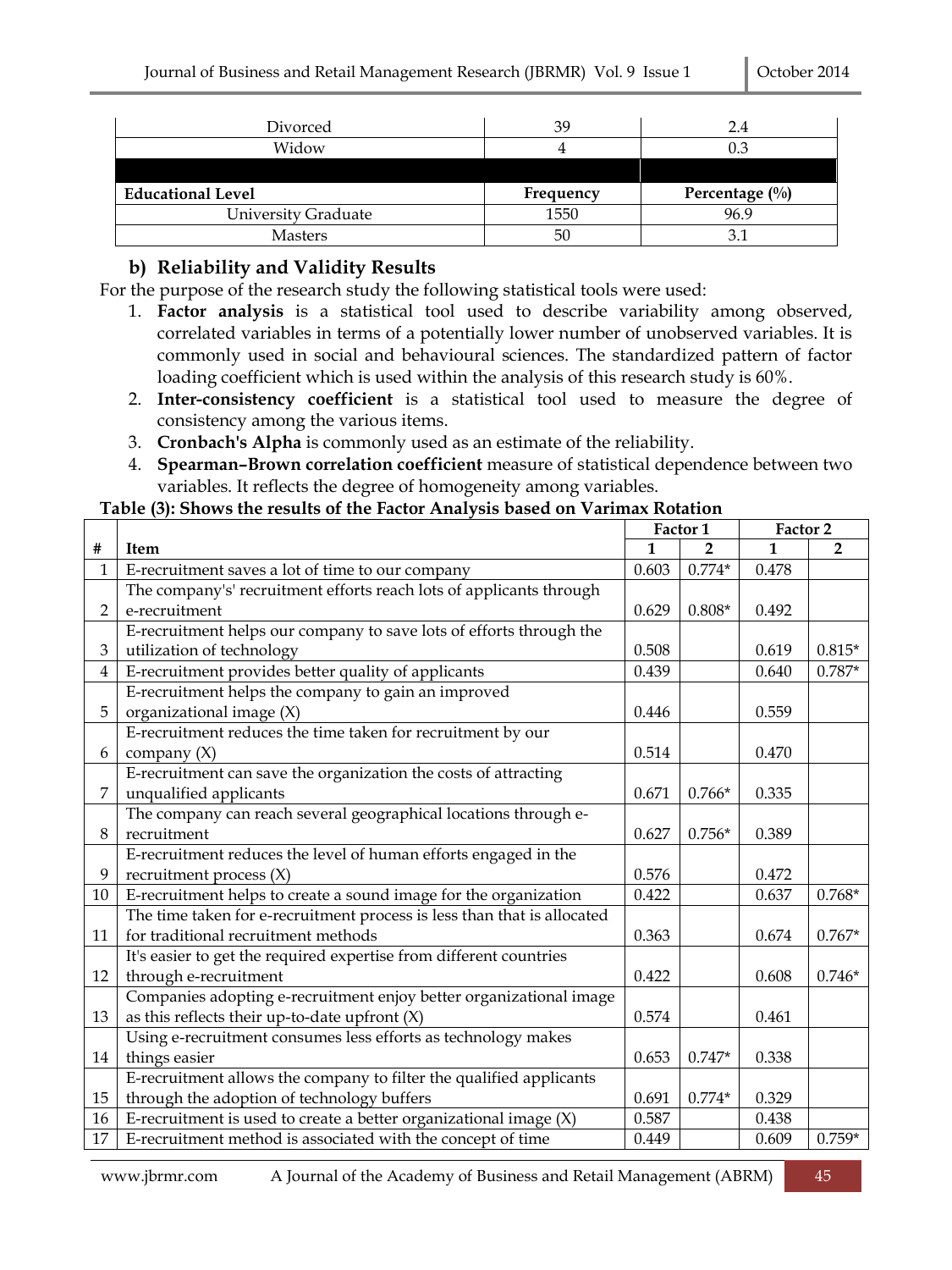|                | efficiency                                                             |       |          |       |          |
|----------------|------------------------------------------------------------------------|-------|----------|-------|----------|
|                | E-recruitment is the simplest method to reach several locations        |       |          |       |          |
| 18             | worldwide                                                              | 0.229 |          | 0.731 | $0.768*$ |
| 19             | Using e-recruitment, will lead to a reduction in human efforts         | 0.315 |          | 0.691 | $0.741*$ |
| 20             | E-recruitment attracts more qualified applicants $(X)$                 | 0.535 |          | 0.472 |          |
|                | Companies adopting e-recruitment enjoy an improved                     |       |          |       |          |
| 21             | organizational image                                                   | 0.714 | $0.758*$ | 0.283 |          |
|                | E-recruitment saves lots of efforts that are further utilized by the   |       |          |       |          |
| 22             | organization towards efficiency                                        | 0.680 | $0.744*$ | 0.317 |          |
| 23             | Our company saves a lot of time when using e-recruitment $(X)$         | 0.564 |          | 0.467 |          |
|                | E-recruitment reduces the chances of attracting unqualified            |       |          |       |          |
| 24             | applicants $(X)$                                                       | 0.417 |          | 0.597 |          |
|                | E - recruitment reduces the time taken for analyzing the data          |       |          |       |          |
| 25             | collected from applicants                                              | 0.318 | $0.769*$ | 0.709 | $0.763*$ |
|                | E-recruitment helps the organization to find worldwide recruitment     |       |          |       |          |
| 26             | sources                                                                | 0.325 |          | 0.697 | $0.761*$ |
| 27             | E-recruitment helps in attracting more skilled applicants $(X)$        | 0.579 |          | 0.472 |          |
| 28             | E-recruitment is a fast and an easy way to save human efforts          | 0.645 |          | 0.396 |          |
|                | E-recruitment allows a more diversity of applicants from various       |       |          |       |          |
| 29             | geographical locations to apply                                        | 0.674 | $0.757*$ | 0.339 |          |
|                | E-recruitment is a supporting tool that improves organizational        |       |          |       |          |
| 30             | image $(X)$                                                            | 0.560 |          | 0.469 |          |
| 31             | E-recruitment consumes less time $(X)$                                 | 0.465 |          | 0.582 |          |
|                | E-recruitment increases the opportunity of attracting competent        |       |          |       |          |
| 32             | applicants                                                             | 0.401 |          | 0.642 | $0.762*$ |
| 33             | E-recruitment allows us to reach the world easily                      | 0.454 |          | 0.605 | $0.773*$ |
|                | Companies who work with e-recruitment will enjoy a vast growth in      |       |          |       |          |
| 34             | their organizational image $(X)$                                       | 0.566 |          | 0.496 |          |
|                | E-recruitment saves human efforts which reflects on organizational     |       |          |       |          |
| 35             | efficiency $(X)$                                                       | 0.567 |          | 0.511 |          |
|                | E-recruitment saves time regarding matching applicants with the        |       |          |       |          |
| 36             | available vacancies $(X)$                                              | 0.571 |          | 0.514 |          |
|                | E-recruitment is an efficient way to get access to applicants from     |       |          |       |          |
| 37             | various countries $(X)$                                                | 0.573 |          | 0.526 |          |
| 38             | E-recruitment is a perfect tool to minimize human efforts $(X)$        | 0.564 |          | 0.551 |          |
|                | E-recruitment can reduce the chances of attracting unqualified         |       |          |       |          |
| 39             | applicants                                                             | 0.526 |          | 0.607 | $0.813*$ |
|                | E-recruitment reduces the barrier of attracting unqualified applicants |       |          |       |          |
| 40             | through improved organizational image                                  | 0.525 |          | 0.617 | $0.817*$ |
| Cronbach Alpha |                                                                        |       | 0.921    | 0.949 |          |
|                | Spearman-Brown Correlation Coefficient                                 |       | 0.916    | 0.938 |          |

Whereby:

1: denote the value of factor loading

2: denote Pearson Correlation Coefficient for Inter-Consistency Coefficient

\*: denote Pearson Correlation Coefficient is significant at 0.01 level of significance

(X): refers to the excluded items from the Cronbach Alpha and Spearman-Brown Coefficient as the factor loading is less that  $60\%$  (<0.60)

From the above table (3) and based on the factor analysis results it is concluded that the initial proposed 40 items will be reduced to encompass a number of 24 items based on factor loading.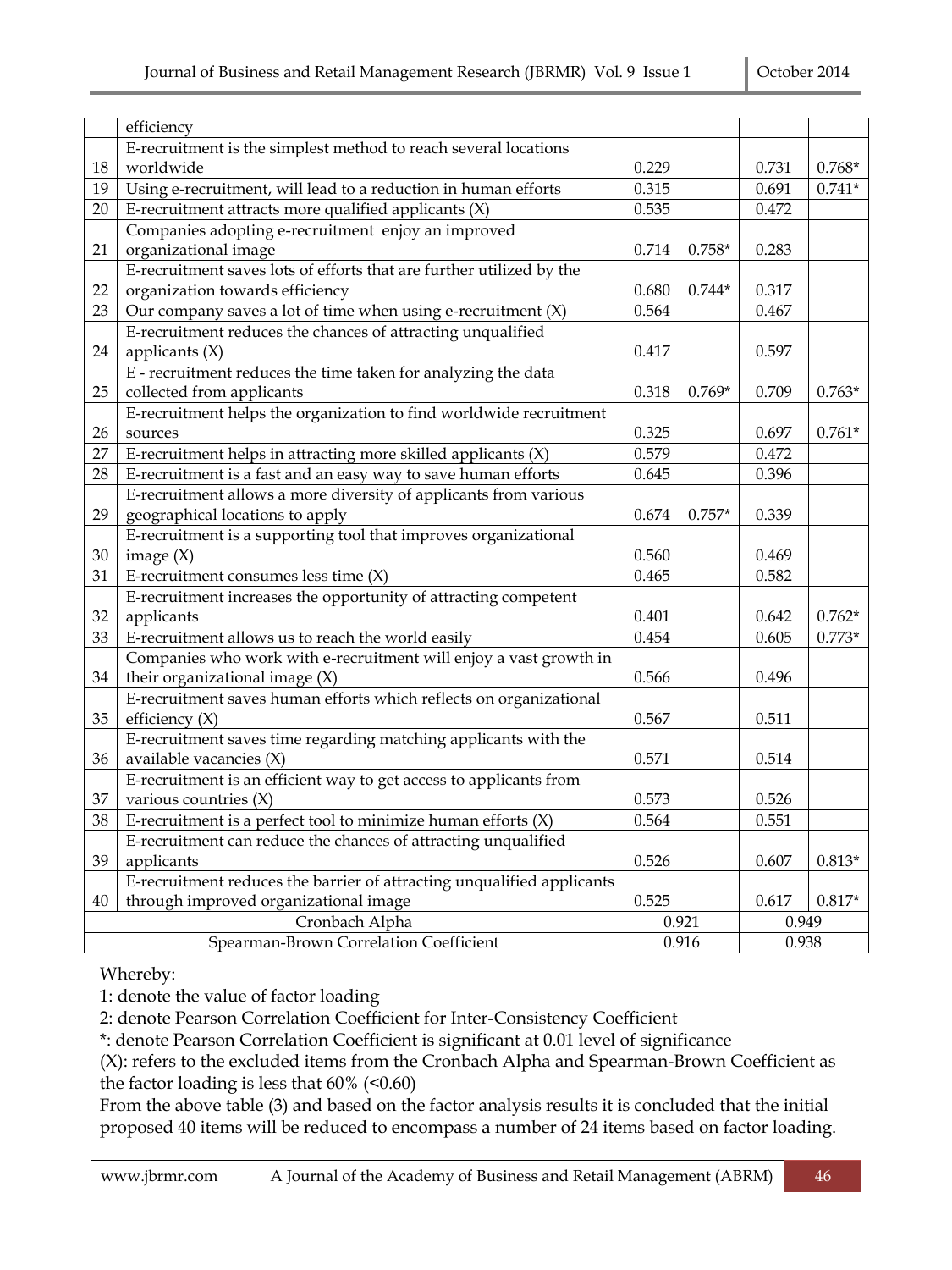| Factor | Eigen -Value | % of Variance | Cumulative % |
|--------|--------------|---------------|--------------|
|        | 21.925       | 54.81         | 54.81        |
|        | .025         | 2.56          | 57.37        |

**Table (4): Total cumulative percentage of variance**

The previous results shown in Table (4) shows that Factor (1) enjoys a highly relative degree of importance (approximately 55%), whereas Factor (2) enjoys (approximately 20.6). Accordingly, the total cumulative percentage of variance is 57.37%

#### **6. Discussion**

This research study aimed at developing a scale to measure the perceived benefits of erecruitment from the viewpoint of the recruiter. Through the review of the previous literature, it was concluded that there is no quantitative scale or measurement tool to measure the perceived benefits of e-recruitment from the viewpoint of the recruiter. The starting point was the review of the previous qualitative studies documented by previous scholars. The interview approach was also followed to gain a better insight to the perception of perceived benefits from practitioners. These interviews conducted with specialists and experts in the recruitment and human resources field, upon which the researcher proposal was built around five main perceived benefits. These benefits were grouped as: saves time, geographical outreach, saves efforts, improved quality of applicants and sound organizational image. Initially eight items were developed for each of these benefits summing up to 40 items. The researcher tried to follow the theories and models previously documented and agreed up for the scale development techniques.

The statistical results showed that the initial questionnaire items should be reduced to encompass 24 items (shown in table (3)). The researcher recommends that this proposed scale should be re-examined again to further confirm its validity, reliability and stability among various other domains. The final proposed questionnaire items are shown in the following table (5).

| <b>Perceived Benefits</b> |                                                                                                                                                                                                                                                                                                                                                                                                         |
|---------------------------|---------------------------------------------------------------------------------------------------------------------------------------------------------------------------------------------------------------------------------------------------------------------------------------------------------------------------------------------------------------------------------------------------------|
| <b>Dimensions</b>         | Item                                                                                                                                                                                                                                                                                                                                                                                                    |
|                           | E-recruitment saves a lot of time to our company<br>1.                                                                                                                                                                                                                                                                                                                                                  |
|                           | The time taken for e-recruitment process is less than that is allocated for<br>2.<br>traditional recruitment methods                                                                                                                                                                                                                                                                                    |
|                           | E-recruitment method is associated with the concept of time efficiency<br>3.                                                                                                                                                                                                                                                                                                                            |
| <b>Saves Time</b>         | E - recruitment reduces the time taken for analyzing the data collected<br>4.<br>from applicants                                                                                                                                                                                                                                                                                                        |
|                           |                                                                                                                                                                                                                                                                                                                                                                                                         |
|                           | The company's' recruitment efforts reach lots of applicants through e-<br>5.<br>recruitment                                                                                                                                                                                                                                                                                                             |
|                           | The company can reach several geographical locations through e-<br>6.<br>recruitment                                                                                                                                                                                                                                                                                                                    |
|                           | It's easier to get the required expertise from different countries through e-<br>7.<br>recruitment                                                                                                                                                                                                                                                                                                      |
|                           | E-recruitment is the simplest method to reach several locations worldwide<br>8.                                                                                                                                                                                                                                                                                                                         |
| Geographical<br>Outreach  | E-recruitment allows a more diversity of applicants from various<br>9.<br>geographical locations to apply                                                                                                                                                                                                                                                                                               |
|                           | (15.2)<br>$\lambda$ T $\lambda$ 1 $\lambda$ 1 $\lambda$ 1 $\lambda$ 1 $\lambda$ 1 $\lambda$ 1 $\lambda$ 1 $\lambda$ 1 $\lambda$ 1 $\lambda$ 1 $\lambda$ 1 $\lambda$ 1 $\lambda$ 1 $\lambda$ 1 $\lambda$ 1 $\lambda$ 1 $\lambda$ 1 $\lambda$ 1 $\lambda$ 1 $\lambda$ 1 $\lambda$ 1 $\lambda$ 1 $\lambda$ 1 $\lambda$ 1 $\lambda$ 1 $\lambda$ 1 $\lambda$ 1 $\lambda$ 1 $\lambda$ 1 $\lambda$ 1 $\lambda$ |

**Table (5): The developed scale for the perceived benefits of e-recruitment from the recruiter viewpoint**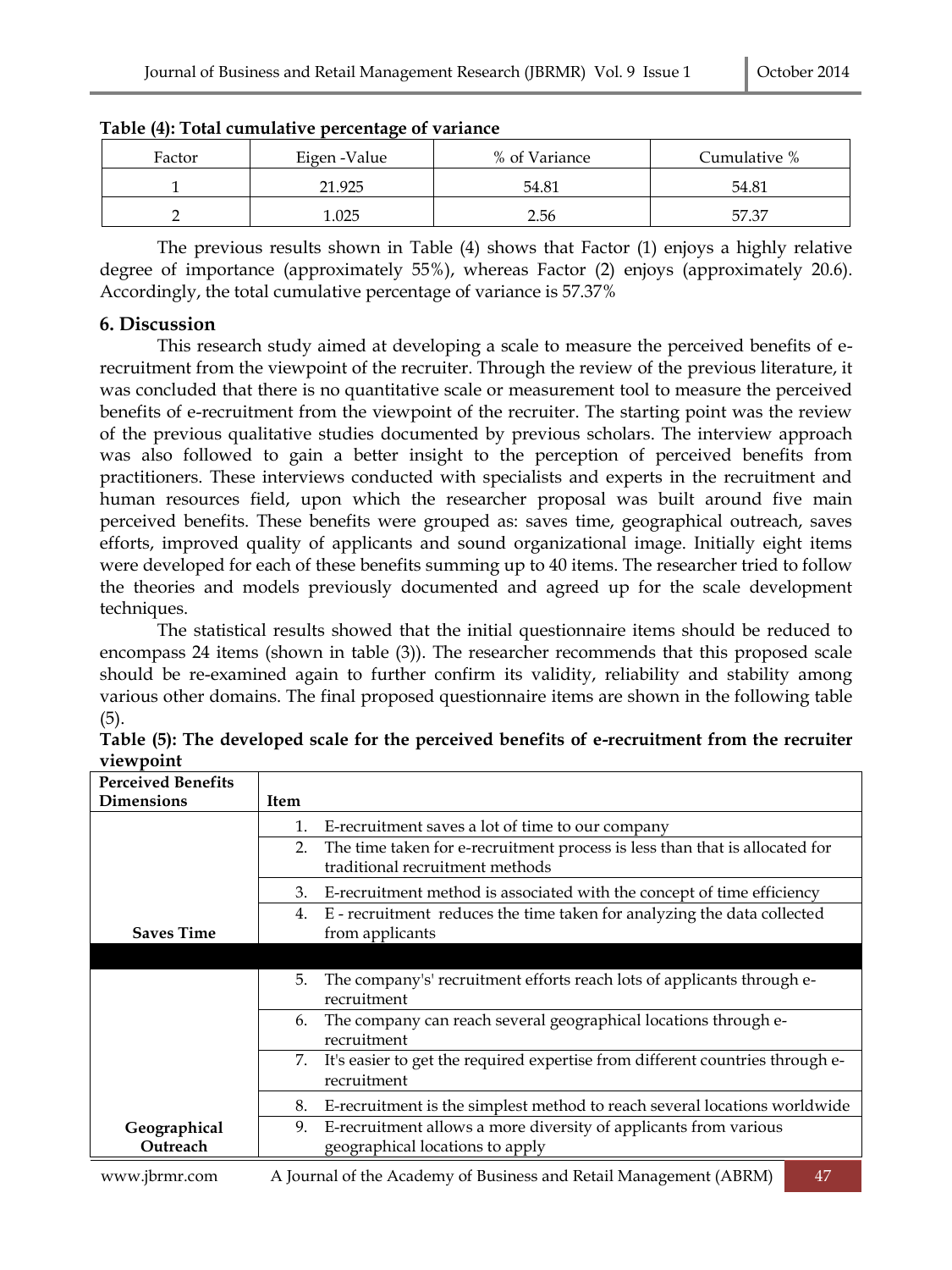|                         | 10. E-recruitment allows us to reach the world easily                                                                 |
|-------------------------|-----------------------------------------------------------------------------------------------------------------------|
|                         | 11. E-recruitment helps the organization to find worldwide recruitment                                                |
|                         | sources                                                                                                               |
|                         |                                                                                                                       |
|                         | 12. E-recruitment helps our company to save lots of efforts through the<br>utilization of technology                  |
|                         | 13. Using e-recruitment consumes less efforts as technology makes things<br>easier                                    |
|                         | 14. Using e-recruitment, will lead to a reduction in human efforts                                                    |
|                         | 15. E-recruitment saves lots of efforts that are further utilized by the<br>organization towards efficiency           |
| <b>Saves Efforts</b>    | 16. E-recruitment is a fast and an easy way to save human efforts                                                     |
|                         |                                                                                                                       |
|                         | 17. E-recruitment provides better quality of applicants                                                               |
|                         | 18. E-recruitment can save the organization the costs of attracting unqualified<br>applicants                         |
|                         | 19. E-recruitment allows the company to filter the qualified applicants<br>through the adoption of technology buffers |
| <b>Improved Quality</b> | 20. E-recruitment increases the opportunity of attracting competent applicants                                        |
| of Applicants           | 21. E-recruitment can reduce the chances of attracting unqualified applicants                                         |
|                         |                                                                                                                       |
|                         | 22. E-recruitment helps to create a sound image for the organization                                                  |
|                         | 23. Companies adopting e-recruitment enjoy an improved organizational                                                 |
| Sound                   | image                                                                                                                 |
| Organizational          | 24. E-recruitment reduces the barrier of attracting unqualified applicants                                            |
| Image                   | through improved organizational image                                                                                 |

Based on the analysis of the statistical results the researcher defines each of the perceived benefits dimensions as follows:

**a) Saves Time:** e-recruitment is associated with time efficiency, this is emphasized in the reduction of time consumed when compared to the traditional recruitment methods, the time needed for the recruitment process becomes shorter, and the time consumed to analyze the collected data is reduced which in return will fasten the selection process.

**b) Geographical Outreach:** e-recruitment helps the organization to reach more applicants, more geographical locations, makes the process simpler through the usage of technology, and facilitates the process of reaching a wider diversity of applicants through various recruitment sources.

**c) Saves Efforts:** e-recruitment will allow the organization to save efforts through the utilization of technology thus allowing for the allocation of these human efforts in other areas which in return may improve the overall efficiency.

**d) Improved Quality of Applicants:** e-recruitment gives the organization the chances to attract more qualified and competent applicants, reduces the costs associated with attracting unqualified applicants, and makes the process of filtering the applicants easier through the adoption of technology.

**e) Sound Organizational Image:** e-recruitment creates an improved and a sounder image for the organization thus, allowing the organization to reach more qualified applicants.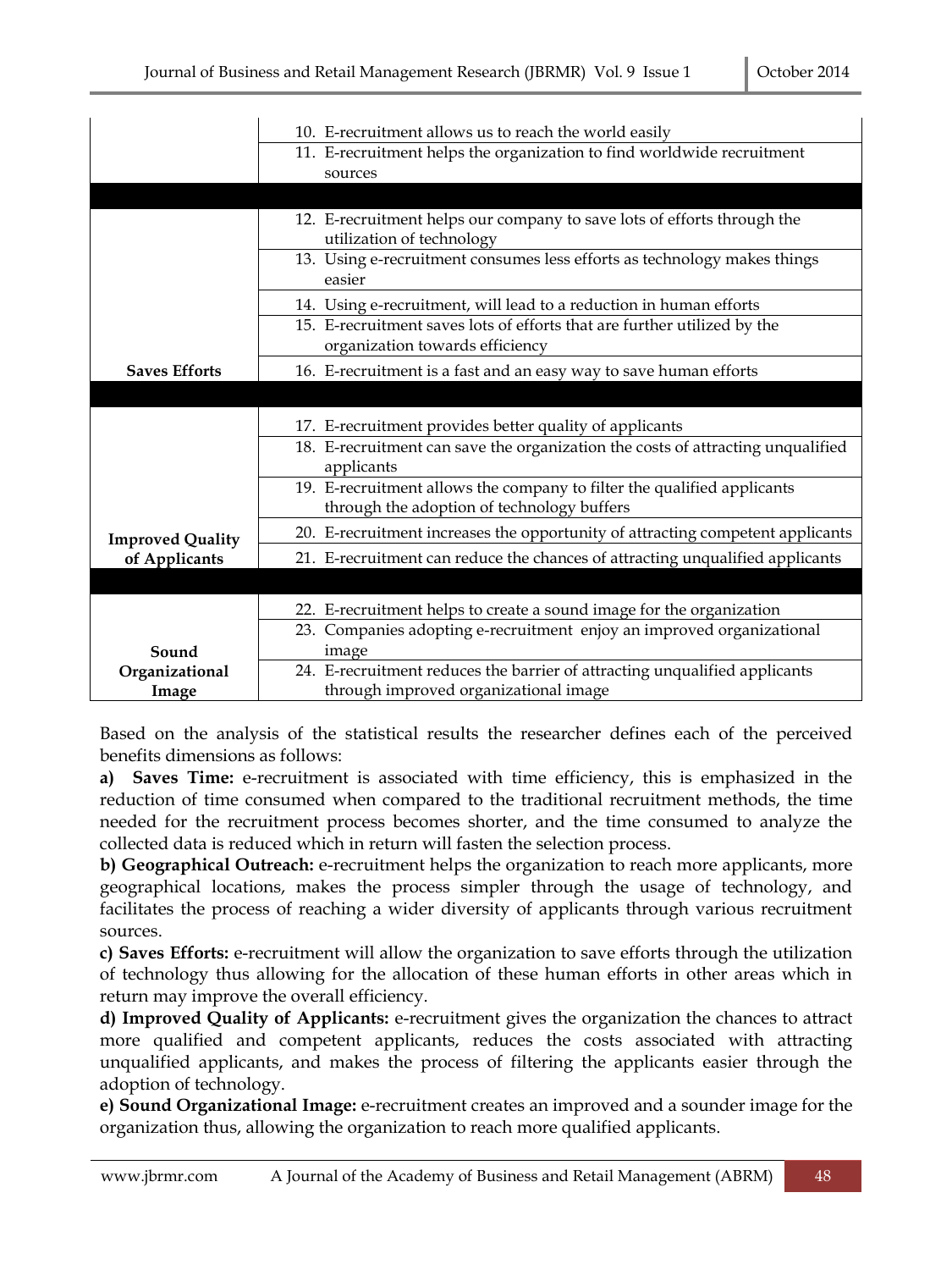# **7. Conclusion**

The purpose of this paper was to develop a scale to measure the perceived benefits of erecruitment from the viewpoint of the recruiter. The study was based on the inductive approach with an initial proposal of five main perceived benefits summing up to 40 items. Results revealed the statistical relevance of 24 items out of the 40. The researcher recommends that this scale should be further tested and investigated on other domains and countries to further validate the findings.

## **8. Limitations and directions for future research**

This scale was developed specifically for the e-recruitment environment. It should be used only to measure the benefits where e-recruitment is fully adopted by the organizations. Due to the costs and inability to access overseas countries, the research was only adopted on the Egyptian environment. Further research could be directed towards testing this measure on other domains to enhance the generalizability of the scale. The scale was developed to test the perceived benefits from the viewpoint of the recruiter. Future researcher should also consider a scale development from the viewpoint of the applicant

#### **9. Acknowledgments**

The author would like to thank Dr. Kamel Ali Omran, Professor of Human Resources- Cairo University for his academic guidance and support. The author wishes to extend the gratitude to Ms. Dina Essam Kamaly, Assistant Lecturer – Future University in Egypt for sharing her indepth academic knowledge with respect to research methods.

#### **References**

Barber, A.E., 1998, ' Recruiting Employees', Sage Publications, Thousand Oaks, CA

- Alfus, P., 2000, 'Today's Recruitment Practices Require Traditional and Internet Techniques', Hotel and Motel Management
- Baillie, J., 1996, 'Attracting Employees Who Surf the Internet', People Management, Vol.2, no.17, pp.46-47
- Barber, A. E., 1998, Recruiting employees: Individual and organizational perspectives. Thousand Oaks, CA: Sage Publications.
- Bartram,D., 2000,'Internet Recruitment and Selection: Kissing Frogs to Find Princes', International Journal of Selection and Assessment', Vol.8,no.4,pp.261-274
- Bartram, D., 2005,'Testing on the Internet: Issues, Challenges and Opportunities in the Field of Occupational Assessment', in Bartram, D. and Hambleton, R. (eds), Computer-Based Testing and the Internet: Issues and Advances, John Wiley and Sons, Chichester, [online] Available fro[m http://media.wiley.com/product](http://media.wiley.com/product-)data/excerpt/24/04708619/0470861924.pdf
- Bingham, B., Ilg, S.,&Davidson, N., 2002, 'Great Candidates Fast: On-Line Job Application and Electronic Processing: Washington State's New Internet Application System', Public Personnel Management, Vol.31, no.1, pp. 53-64
- Breaugh, J. A., & Starke, M.,2000,' Research on employee recruitment: So many studies, so many remaining questions', Journal of Management, Vol.,26,no.3,pp. 405−424.
- Burke, K., 1998, 'Automatic Choices', Personnel Today, pp.27-28
- Bulter, J.K., 1991, 'Toward understanding and measuring conditions of trust: Evolution of trust inventory', Journal of Management, Vol.17, pp.643-663
- CIPD (2005) 'Online Recruitment', [online] Available from
	- http://www.cipd.co.uk/subjects/recruitmen/onlnrcruit/onlrec.htm?IsSrchRes1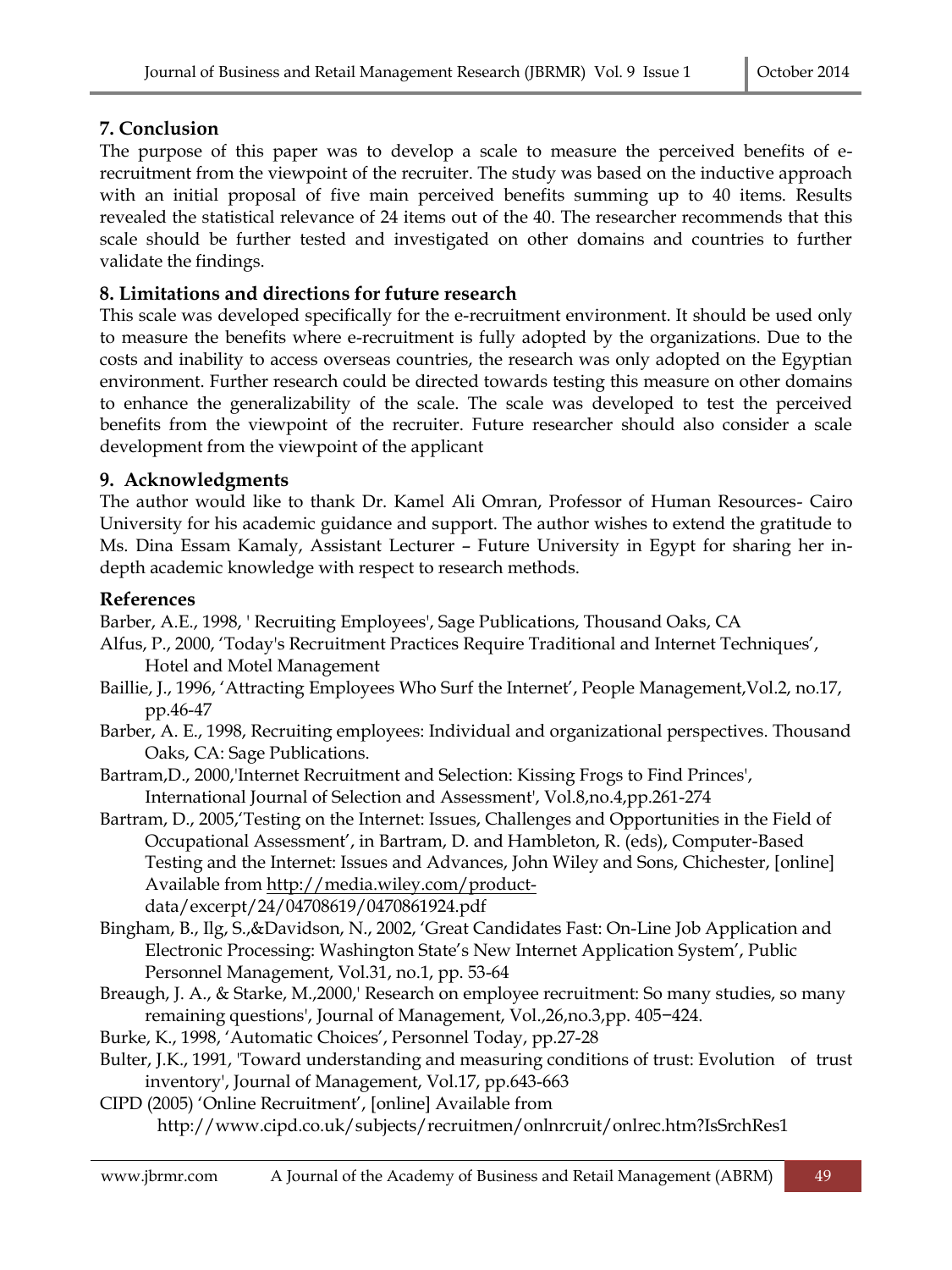- Cronbach, L.J.,&Meehl, P.C., 1995, 'Construct validity in psychological tests', Psychological Bulletin, Vol.52, pp.281-302
- Darrag Menatallah, Mohamed Ahmed,& Abdel Aziz Hadia, 2010,'Investigating recruitment practices and problems of multinational companies (MNCs) operating in Egypt', Education, Business and Society: Contemporary Middle Eastern Issues, Vol. 3, no. 2, pp.99 - 116
- Dhamija, P., 2012,' E-recruitment: a Roadmap towards e-Human Resource Management. Researchers World – International Refereed Journal of Arts Science &Commerce Research (RW-JASCR)' ,Vol. 3,no.3,issue.2,pp. 33-39.
- Epstein, M., Harniss, M., Robbins, V., Wheeler, L., Cyrulik, S., Kriz, M., & Nelson, R., 2003, 'Strength-based approaches to assessment in schools. Handbook of School Mental Health: Advancing Practice and Research'
- Feldman, D. C., & Klaas, B. S., 2002,' Internet job hunting: A field study of applicant experiences with online recruiting', Human Resource Management, Vol.41, pp.175-192.
- Finn, W., 2002,'Screen test', People Management, Vol.6, no.13, pp.38-41 Fister, S., 2001, 'Internet recruiting: Better, cheaper, faster', Workforce, vol. 80, no.12, pp. 26-28
- Fister, S., 1999, 'Online Recruiting: Good, Fast and Cheap?' Training, Vol.36, no. 26, pp.26-28
- Galanaki, E., 2002, 'The Decision to Recruit Online: A Descriptive Study', Career Development International, Vol.7, no.4, pp. 243-251.
- Greengard, S., 1998, 'Putting online recruitment to work', Workforce, Vol.77, no.8, pp.73-74
- Harris, A., 2004, 'Distributed leadership: leading or misleading', Educational Management and Administration, Vol. 32, no.1, pp. 11–24.
- Jackson, P.R., Wall, T. D., Martin, R., & Davis, K., 1993,' New measures of job control , cognitive demand, and production responsibility', Journal of Applied Psychology, Vol.78, pp.753- 762

Karat, J, 1997,'Evolving the scope of user-centered design', Communications of the ACM, Vol.40, pp.33-38

- Kim, S., & O'Connor, J. G., 2009, Assessing Electronic Recruitment Implementation in State Governments: Issues and Challenges', Public Personnel Management, Vol.38, no.1. pp. 47-66
- Lievens, F. & Harris, M.M., 2003,' Research on Internet Recruiting and Testing: Current status and future directions. In: Cooper, C.L. and Robertson, I.T. (eds), International Review of Industrial and Organizational Psychology, Vol. 16. Chichester: John Wiley, pp. 131–165.
- McDougall, B., 2001, 'Cyber-Recruitment: The Rise of the E-Labour Market and Its Implications for the Federal Public Service', [online] Available from http://www.rmaagrh.gc.ca/research/labour-market/e-recruitment\_e.pdf
- Mohamed, A.A., Orife, J.N., & Wibowo, K., 2002, 'The Legality of Key Word Search as a Personnel Selection Tool', Employee Relations, Vol.24, no. 5, pp.516-522
- Nel, P.S., Werner, A., Haasbroek, Poisat, P.,Sono & T. Du Pleesi, A.J.,Nqalo,O.,2011,'Human Resources Management', 8th edition, Cape Town: Oxford University Press
- Parry,E.,& Tyson,S.,2008,'An analysis of the use and success of e-recruitment methods in the UK', Human Resources Management Journal,Vol.18,no.3,pp.257-274
- Parry, E., &Wilson, H., 2009,'Factors Influencing the Adoption of Online Recruitment', Personnel Review, Vol.38, no.6, pp. 655-673
- Peters, K,2001, 'Five keys to effective e-cruiting', Ivey Business Journal, Vol. 65, no. 3, pp. 342-3**65**